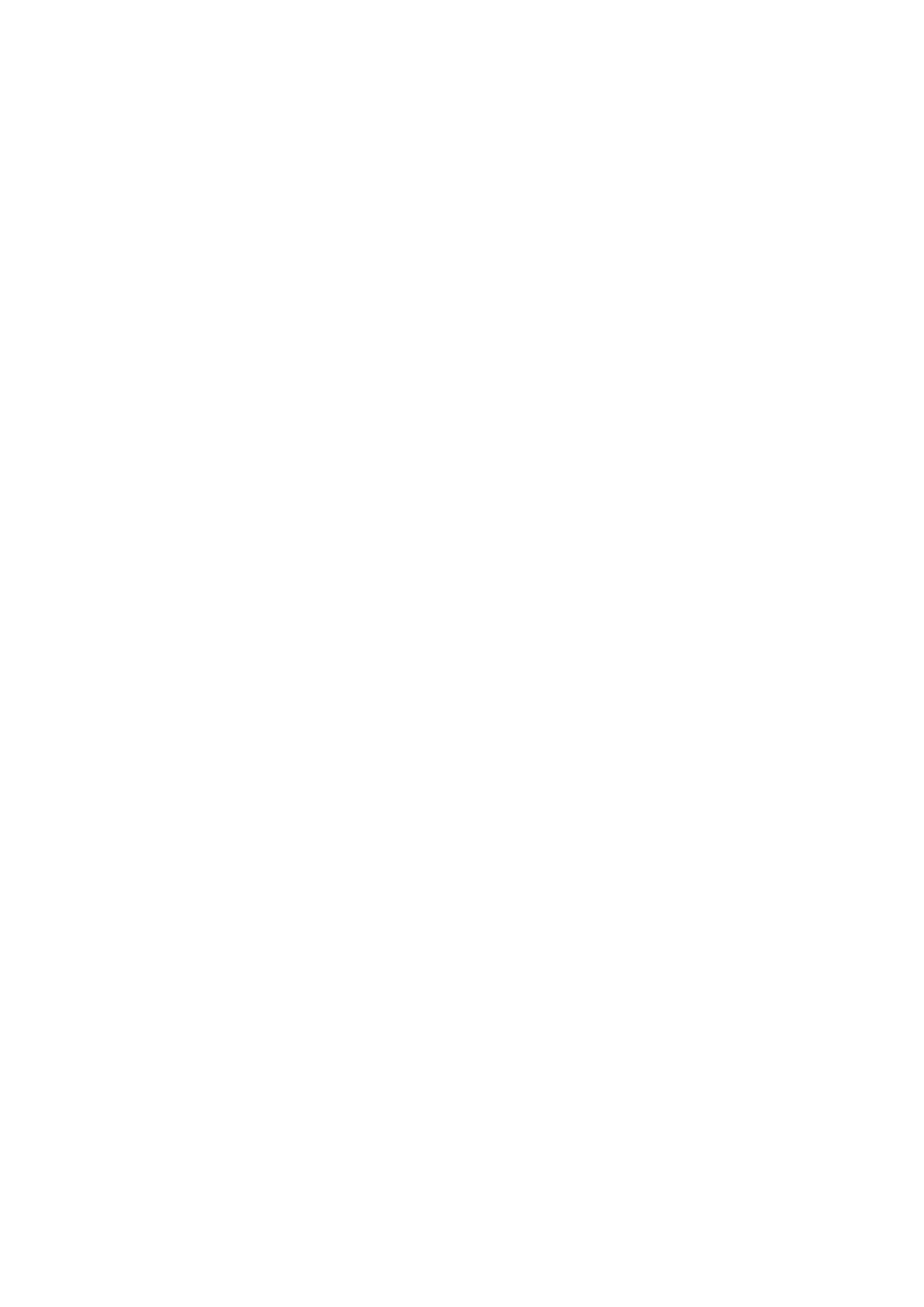## **Supplementary Table B. Modern non-exclusive seismic data in Greenland**

| Operator                      | Survey-<br>name     | Vessel                               | Km   | Area                                    | Purpose, highlights                                               |
|-------------------------------|---------------------|--------------------------------------|------|-----------------------------------------|-------------------------------------------------------------------|
| (cosponsor)                   |                     |                                      |      |                                         |                                                                   |
| <b>TGS-Nopec</b>              | Green <sub>99</sub> | Professor<br>Polshkov                | 2896 | WG: 64-68                               | Regional database                                                 |
| <b>TGS-Nopec</b>              | <b>SW00</b>         | Zephyr 1                             | 584  | $\overline{\text{WG}}:66-67,$<br>Canada | Regional lines, Sisimiut W<br>extension to Canada                 |
| <b>TGS-Nopec</b>              | Green00             | Zephyr 1                             | 4526 | WG:63-66                                | Regional database, prep.<br>of 2002 round                         |
| <b>TGS-Nopec</b>              | <b>KR00</b>         | Zephyr 1                             | 1104 | WG: 66-67                               | Infill on Kangamiut Ridge,<br>prep. Of 2002 round                 |
| <b>TGS-Nopec</b>              | GRC01               | Zephyr 1                             | 2828 | WG: 62-68,<br>Canada                    | Regional database, "coast<br>to coast"                            |
| <b>TGS-Nopec</b>              | Green01             | Zephyr 1                             | 904  | WG                                      | Regional database, prep.<br>of 2002 round                         |
| TGS-Nopec (BMP)               | GRC02               | Professor<br>Polshkov                | 1826 | WG: 61-64<br>Canada                     | Regional database, "coast<br>to coast"                            |
| TGS-Nopec (BMP)               | <b>KF02</b>         | Professor<br>Polshkov                | 287  | SWG: 58-<br>61                          | Regional database, Kap<br>Farvel area                             |
| TGS-Nopec (BMP)               | <b>DW02</b>         | Professor                            | 2235 | WG: 68-72                               | Regional database                                                 |
|                               |                     | Polshkov                             |      |                                         | (first rotated blocks and<br>DHI's)                               |
| <b>TGS-Nopec</b><br>(Nunaoil) | Green02             | Professor<br>Polshkov                | 2416 | WG: 67-71                               | Regional database                                                 |
| TGS-Nopec (BMP)               | KF03                | Geolog<br>Dmitriy<br><b>Nalivkin</b> | 1113 | SWG: 58-<br>60                          | Regional database, Kap<br>Farvel area                             |
| TGS-Nopec                     | BLF03               | Geolog<br>Dmitriy<br>Nalivkin        | 2016 | WG: 63-64                               | Prep. of 2004 round: area<br>1: Lady Franklin Basin,<br>prospects |
| TGS-Nopec (BMP)               | FBSE03              | Geolog<br>Dmitriy<br>Nalivkin        | 633  | WG: 63-64                               | Prep. of 2004 round: area<br>4: Fylla Bank SE,<br>prospects       |
| TGS-Nopec<br>(EnCana)         | Green03             | Professor<br>Polshkov                | 3076 | WG: 64-65                               | Regional database, infill in<br>EnCanas licence block             |
|                               |                     | Geolog<br>Dmitriy<br>Nalivkin        |      |                                         | (Atammik), prospects                                              |
| <b>TGS-Nopec</b><br>(Nunaoil) | <b>KW03</b>         | Professor<br>Polshkov                | 435  | WG:65-<br>66.30                         | Prep. of 2004 round, area<br>2: Kangamiut, prospects              |
| <b>TGS-Nopec</b><br>(EnCana)  | ENC05               | Geo<br>Searcher                      | 187  | WG: 64-65                               | Infill in EnCanas license<br>block (Atammik),<br>prospects        |
| <b>TGS-Nopec</b><br>(EnCana)  | BLF05               | Geo<br>Searcher                      | 2343 | SWG: 63-<br>64                          | Infill in EnCanas licence<br>block (Lady Franklin),<br>prospects  |
| <b>TGS-Nopec</b>              | LSG05               | Geo                                  | 740  | Labrador                                | Regional database,                                                |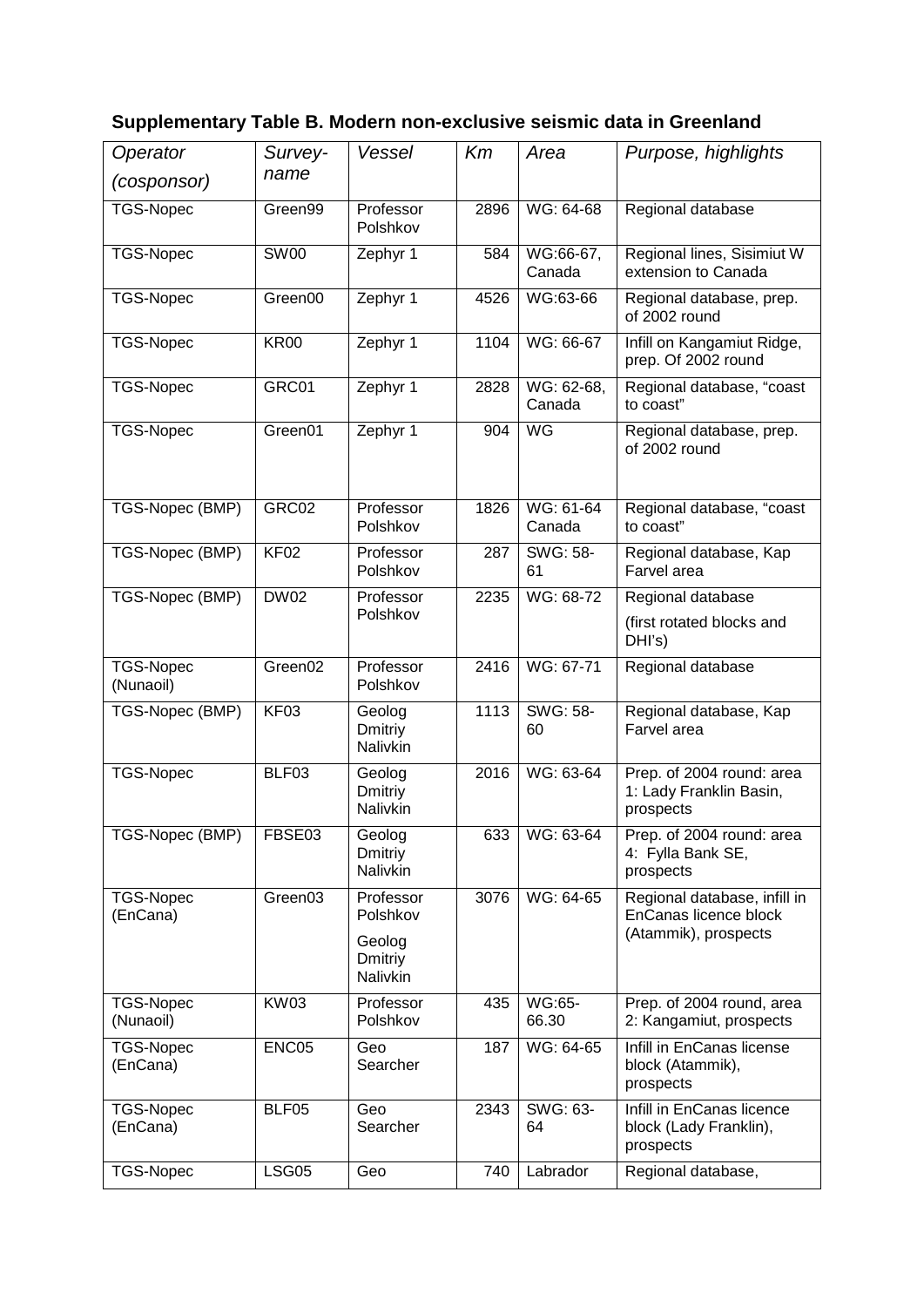|                                              |               | Searcher                             |        | Sea                   | Labrador Sea                                    |
|----------------------------------------------|---------------|--------------------------------------|--------|-----------------------|-------------------------------------------------|
| TGS-Nopec (BMP,<br>Nunaoil)                  | <b>DW05</b>   | Geo<br>Searcher                      | 3135   | WG: 67-71             | Regional database, prep.<br>of Disko W round    |
| Norsk Hydro                                  | <b>NH2006</b> | Geo Arctic                           | 3273   | <b>NEG</b>            | Regional database                               |
| Norsk Hydro                                  | NH2007        | Geo Arctic                           | 407    | <b>NEG</b>            | Regional database                               |
| <b>TGS-Nopec</b>                             | Green07       | Geolog<br>Dmitriy<br><b>Nalivkin</b> | 140    | WG: 67-68             | Testing of methods                              |
| TGS-Nopec (BMP,<br>Nunaoil)                  | <b>BB07</b>   | Geolog<br>Dmitriy<br><b>Nalivkin</b> | 6728   | NWG: 71-<br>77        | Regional database, prep.<br>of Baffin Bay round |
| <b>TGS-Nopec</b>                             | BBG08         | Geolog                               | 6209   | NWG: 71-              | Regional database "coast                        |
| (Nunaoil)                                    | (BBC08)       | Dmitriy<br><b>Nalivkin</b>           | (2693) | 77<br>(+ Canada)      | to coast", prep. of Baffin<br>Bay round         |
| <b>TGS-Nopec</b><br>(Fugro, Nunaoil)         | NEG08         | Geo Arctic                           | 2789   | <b>NEG: 75-</b><br>78 | Regional database                               |
| <b>TGS-Nopec</b><br>(Fugro, Nunaoil,<br>BMP) | NEG09         | Munin<br>Explorer                    | n.a.   | <b>NEG</b>            | Regional database                               |
| <b>TGS-Nopec</b><br>(Nunaoil, BMP)           | <b>BB09</b>   | Bergen<br>Surveyor                   | 15120  | NWG: 71-<br>77        | Regional database                               |
| <b>GX Technology</b>                         | NEG Span      | Geo<br>Explorer                      | n.a.   | <b>NEG</b>            | Regional database                               |